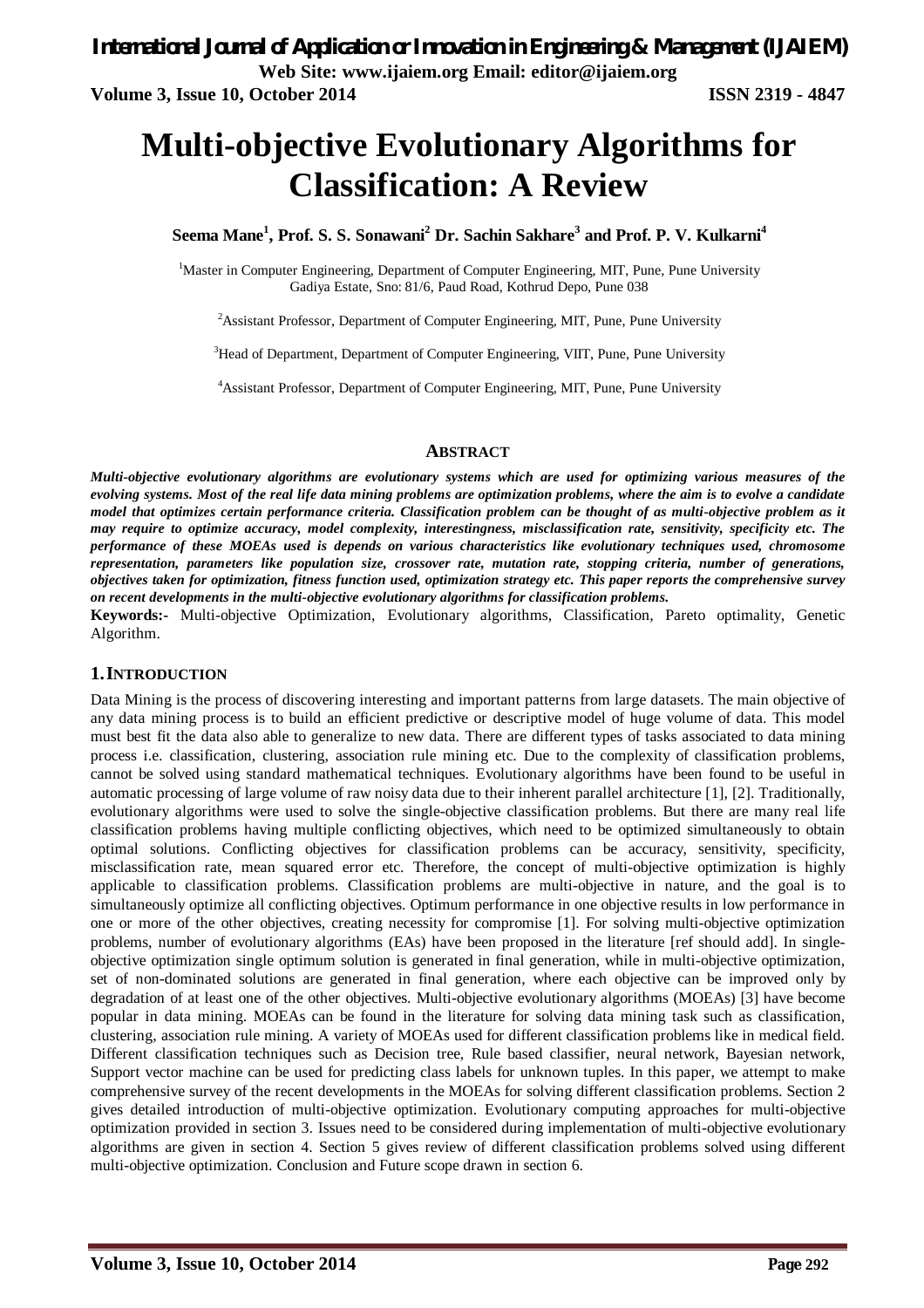# *International Journal of Application or Innovation in Engineering & Management (IJAIEM)* **Web Site: www.ijaiem.org Email: editor@ijaiem.org**

# **Volume 3, Issue 10, October 2014 ISSN 2319 - 4847**

## **2. MULTI-OBJECTIVE OPTIMIZATION**

This section introduced some basic concepts of MOO. Then, an overview of available MOEAs is provided.

#### **2.1 Basic Concepts of Multi-objective Optimization**

In real life situations, there may be multiple objectives need to be optimized simultaneously in order to solve certain classification problems. Classification problems are multi-objective in nature as they required simultaneously optimization of multiple objectives like accuracy, sensitivity, mean squared error etc. The main difficulty with multiobjective optimization is that there is no accepted predefined definition of optimum, so it is difficult to compare one solution with another one. Multi-Objective Optimization Problem (MOOP), in general may be stated as, finding the value for a set of n decision variables which must satisfy some constraints (J inequalities and K equalities) such that the M objective functions are optimized and can be modelled as follows [3]:

Maximize/Minimize  $f_m(x)$ ,  $m=1,2,3,4,...,M$ ; Subject to  $g_i(x) \ge 0$ ,  $j=1,2,3,4,......$  J;  $h_k(x) = 0,$  k=1,2,3,4,.......K; x<sup>i</sup>  $\mathbf{L} \leq \mathbf{x}_i \leq \mathbf{x}_i^{\mathrm{U}}$  $i=1,2,3,4,$ ..........n.

A solution x is vector of n decision variables:  $x = (x_1, x_2, x_3, \dots, x_n)^T$ . The solutions which satisfy the constraints and variable bounds constitute a feasible decision variable space S.  $g_j$  is the set of inequality constraints and  $h_k$  is set of equality constraints. Multi-objective optimization objective functions constitute multi-dimensional space, in addition to the usual decision variable space. The additional space is called objective space Z. For each solution x in the decision variable space, there exists a point in the objective space, denoted by  $f(x) = z = (z_1, z_2, \ldots, z_M)^T$ . The mapping takes place between n-dimensional solution vector and M-dimensional objective vector.

We introduce some definitions to describe the concept of optimality.

**Definition 1 (Dominance)** [3]: A solution  $x^{(1)}$  is said to dominate the other solution  $x^{(2)}$ ,  $x^{(1)} \le x^{(2)}$ , if following both conditions are satisfied:

1. if  $x^{(1)}$  is no worse than  $x^{(2)}$  in all objectives and

2.  $x^{(1)}$  is strictly better than  $x^{(2)}$  in at least one objective.

If any of the above conditions violated, the solution  $x^{(1)}$  does not dominate solution  $x^{(2)}$ .

**Definition 2 (Non-dominated set) [3]:** Among the set of solutions P, the non-dominated solutions are those P' which are not dominated by any member of the set P.

**Definition 3 (Globally Pareto-optimal set) [3]:** The non-dominated set of the entire feasible search space S is the Globally Pareto-optimal set.

**Definition 4 (Strong Dominance) [3]:** A solution  $x^{(1)}$  strongly dominates solution  $x^{(2)}$ , if solution  $x^{(1)}$  is strictly better than solution  $x^{(2)}$  in all M objectives.

**Definition 5 (Weak Dominance)** [3]: Among the set of solutions P, weakly non-dominated set of solutions P' are those that are not strongly dominated by any member of set P.

## **2.2 Multi-objective Evolutionary Algorithms**

Traditional search and optimization methods such as gradient-based methods are difficult to extend to the multiobjective concept because their basic design excludes the consideration of multiple solutions. In contrast, evolutionary algorithms are well-suited for handling such situations. There are different approaches for solving multi-objective optimization problems [3], [4]. MOEAs have evolved over several years, starting from conventional weighted formula approach to the elitist Pareto approach. In the weighted formula approaches, multiple objective functions are combined into single scalar value using weights, and that single-objective function is then optimized using conventional evolutionary algorithms. Schaffer in 1984 implemented first multi-objective genetic algorithm to find the set of nondominated solutions. In this population based non–elitist, non-pareto approach such as Vector Evaluated Genetic Algorithm (VEGA) [5], a selection operator is used and numbers of subpopulations are generated equal to the number of objectives to be optimized. Each individual of subpopulation assigned fitness with respect to the respective objective function. In Pareto-based approach, selection should be made using a non-dominated ranking scheme and that diversity should be maintained with the use of a sharing function. The most representative non-elitist Pareto-based MOEAs are multiple objective genetic algorithm (MOGA) [6], niched Pareto Genetic algorithm (NPGA) [7], non-dominated sorting genetic algorithm (NSGA) [8]. In MOGA [6], a ranking scheme is used to rank each individual corresponding to the number of individuals in the current population by which it is dominated. Fitness sharing is used in order to maintain diversity, with a mating restriction scheme to avoid crossover between very distant individuals in the search space. In NSGA [8], population is sorted in various fronts. Non-dominated individuals belonging to the first front are more fit, hence they are removed from the population and the process is repeated until the entire population is classified. A tournament selection scheme based on Pareto dominance is used in NPGA [7]. These techniques do not use elitism, and therefore, they cannot give guarantee of preserving non-dominated solutions during search. In recent years, a number of elitist Pareto-based multi-objective evolutionary algorithms have been proposed. The most representative elitist MOEAs include Strength Pareto evolutionary algorithm (SPEA) [9], SPEA2 [10], Pareto archived evolution strategy (PAES) [11], Pareto Envelope-based selection algorithm (PESA) [12], and PESA II [13], and non-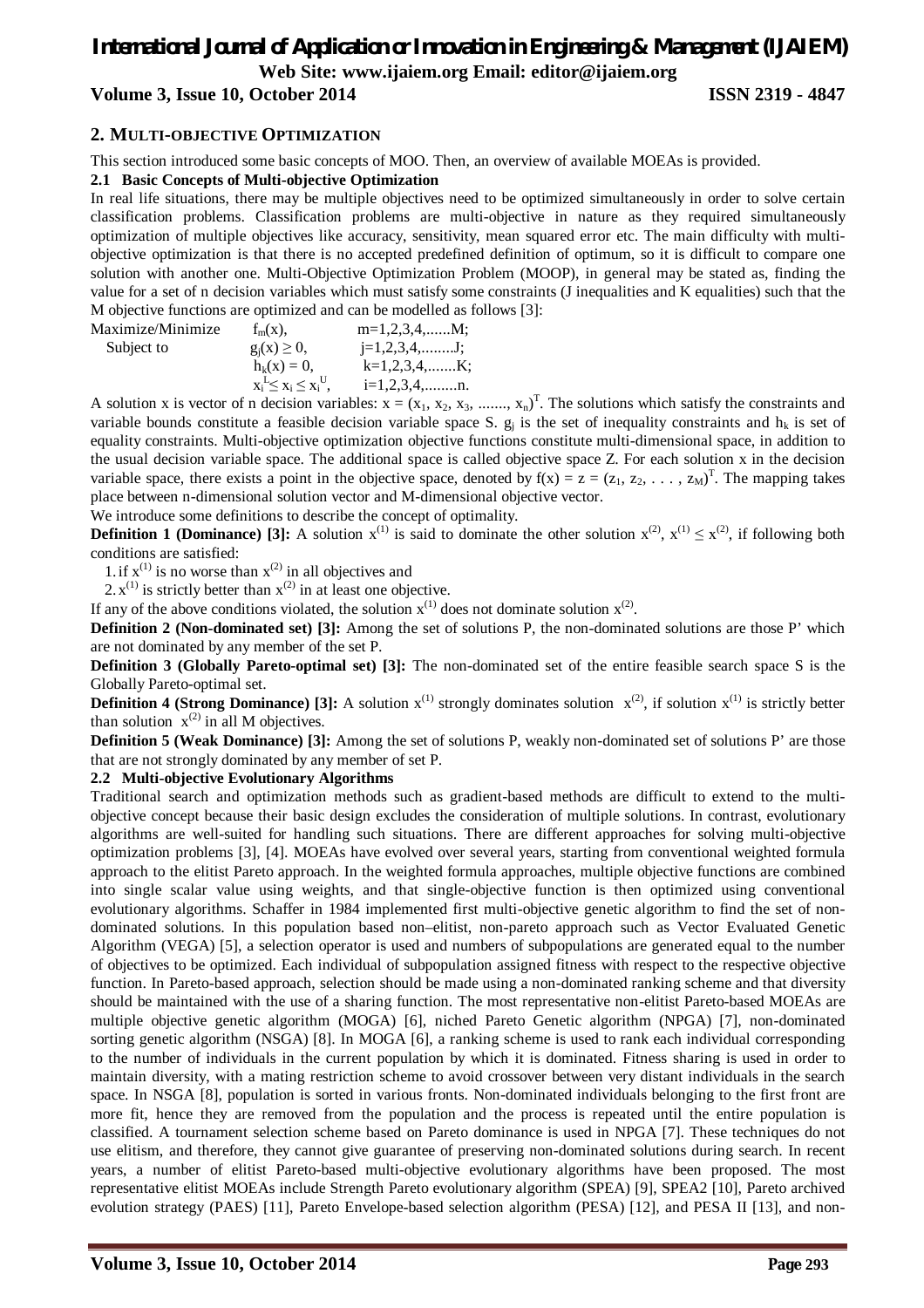# *International Journal of Application or Innovation in Engineering & Management (IJAIEM)* **Web Site: www.ijaiem.org Email: editor@ijaiem.org Volume 3, Issue 10, October 2014 ISSN 2319 - 4847**

dominated sorting genetic algorithm-II (NSGA II) [14]. In SPEA [9], it introduces elitism by maintaining external population. This population maintains non-dominated solutions that are found from beginning of the simulation. At each generation newly found non-dominated solutions are compared with external population and resulting nondominated solutions are preserved. SPEA2 [10] incorporate a fine-grained fitness assignment strategy, a density estimation technique and an enhanced archive truncation method. In PAES [11], an archive of non-dominated solutions is considered for maintaining population diversity. A newly generated offspring is compared with the archive to verify if it dominates any member of the archive. If yes, then the offspring enters the archive and is accepted as a new parent. In NSGA II [14], uses crowding distance for density estimation for each individual. Crowded distance of a solution is the average side-length of the cube enclosing the point without including any other point in the population. Solutions of the last accepted front are ranked according to the crowded distance. Each solution is assigned fitness equal to its Non-domination level. Binary tournament selection, recombination and mutation are used to create an offspring population. Classification is the one of the important task in data mining. It is a supervised technique which is used to predict class labels of unknown tuples. Different techniques which are used for classification are Decision tree classifier, Rule based classifier, Neural network, Bayesian network and Support vector machine Most of the applications of MOEAs for classification problems have used one of these Pareto-based elitist approaches as their underlying optimization strategy.

# **3.EVOLUTIONARY COMPUTING FOR SOLVING MULTI-OBJECTIVE OPTIMIZATION PROBLEMS**

A multi-objective optimization problem is that where multiple conflicting objectives must be optimized simultaneously. Evolutionary computing is branch of computer science, to solve problems it uses Darwin's principle of evolution. It includes variety of algorithms like genetic algorithm, genetic programming, evolutionary algorithms, evolutionary programming, cultural algorithms, swarm intelligence etc. Evolutionary algorithms performs global search and are convenient for parallelization. This is robust search method and adapts to the environment and discovers interesting knowledge. Thus evolutionary algorithms are suitable for multi-objective optimization problem since they allow various objectives incorporated simultaneously in the solution. When we combine neural network with evolutionary algorithms it becomes evolutionary artificial neural network.

#### **3.2 Genetic Algorithm**

Genetic algorithm is one of the global search algorithms to find optimal solution to the problem that is based on principles like selection, crossover, and mutation. The biological simile for genetic algorithms is the evolution of new species by survival of the fittest individuals, as described by Charles Darwin. New individuals are generated by crossover of genetic information of two parents. A genetic algorithm tries to replicate the natural evolution process. Its purpose is to optimize a set of parameters. There are two basic operators of genetic algorithm to regenerate new individuals are mutation and crossover. Genetic algorithm starts with the random generation with the initial set of individuals i.e. Initial population. Population evolves for many generations, when algorithm finishes it returns best solution. Genetic algorithms are used particularly to the problems where it is extremely difficult or impossible to find exact solution, or some difficult problems to which exact solution may not be required. Genetic algorithm is used for classification rule mining, also it is used with neural network to obtain optimized neural network training model for classification. The output of genetic algorithm is set of "If. . . .Then....." rules for rule mining and in case of neural network the output of genetic algorithm is optimized structure of neural network.

#### **3.3 Genetic Algorithm for Classification Rule Mining**

As genetic algorithm span large search space to find diverse set of solutions, it have been applied to optimization problems. The search space is nothing but encoded as chromosomes. The encoding style can be binary or value encoding. In binary encoding, data in search space is encoded as string of binary bits, while in value encoding data is represented as string of values. Genetic algorithm selects two parents for crossover, randomly a crossover point is chosen and the parts of the string starting at the crossover point are swap to produce new two individuals. Mutation is done just by negating a bit. In case of rule mining system the search space is dataset of records. The chromosome is a binary string of length equal to the product of the number of attributes and the values they take [15]. The output of a Genetic algorithm as a rule mining system for Michigan style approach is a simple "If...Then" rule for each individual, each rule representing a class. In the case of Pittsburg style approach the output is a complex "If…Then…Else If" rule which encodes the entire system of knowledge base [15].

## **3.4 Genetic Algorithm for Neural Network**

Evolutionary algorithms like genetic algorithm can be used to train the neural networks, design functions of their neurons, choose their structure. There are some reasons why to use genetic algorithm to train neural network, one of the most important reason is that genetic algorithm train the network no matter how it is connected- whether it is feed-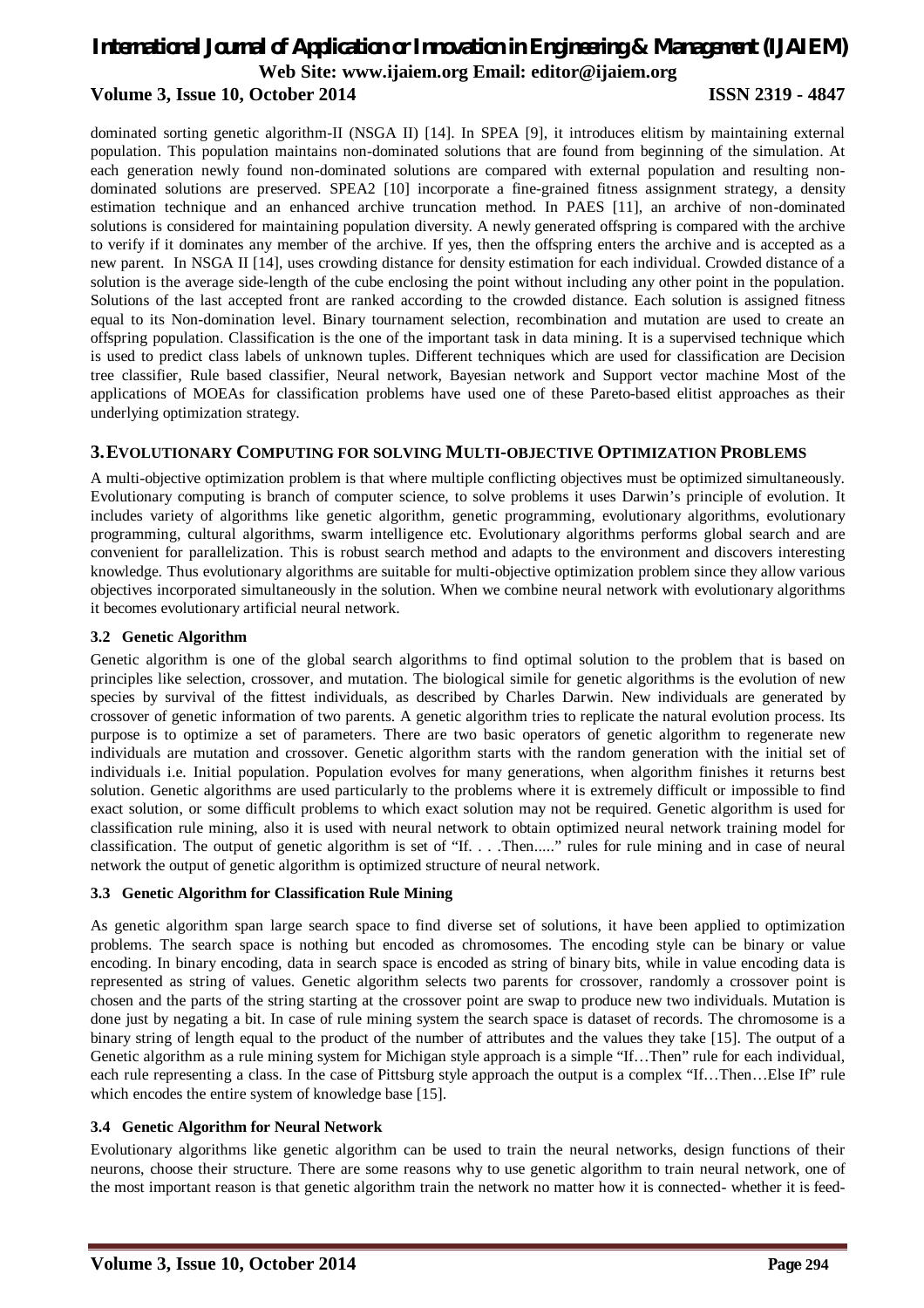# *International Journal of Application or Innovation in Engineering & Management (IJAIEM)* **Web Site: www.ijaiem.org Email: editor@ijaiem.org**

# **Volume 3, Issue 10, October 2014 ISSN 2319 - 4847**

back or feed-forward network. Algorithms like back-propagation only train certain restricted topologies and types of networks. On the other hand genetic algorithm can train any types of network also mixture of two types of networks.

# **4.ISSUES IN EVOLUTIONARY MULTI-OBJECTIVE OPTIMIZATION**

#### **4.1 Chromosome Representation**

The overall performance of the algorithm immensely depends upon the chromosome representation. In genetic algorithm, chromosomes can be encoded using the binary encoding or value encoding techniques. Also systems use fixed length chromosome or variable length chromosome.

#### **4.2 Genetic Algorithm parameters**

The performance of the algorithm is influenced by different parameters like population size represent number of individuals in each generation, crossover probability which is probability of creating new individuals via selected crossover type of selected individuals, number of generations represent the number of iterations of whole algorithm, mutation probability which is probability of creating new individuals via mutation based on selected individual and stopping criteria which may be specified by the user it may be number of generations or if a satisfactory solution found.

#### **4.3 Objectives for Optimization**

Optimization objectives for classification can be like Accuracy, Specificity, Sensitivity, Misclassification Rate, Precision, mean squared error and Recall. Accuracy is the most commonly used objective for optimization.

#### **4.4 Reproduction Parameters**

Reproduction operators are Selection, Crossover, and Mutation. Selection means that two chromosome be selected from the population and crossover or mutation is applied. There are three types of selection mechanisms used in EMOO for classifications are Roulette wheel selection where each individual is given a chance to become a parent in proportion to its fitness evaluation; Tournament selection in which a group of parents is selected and a tournament is held to decide which of the individuals will be the parent; Fitness ranking where individuals are sorted in order of raw fitness and given ranks. Good ranked individuals are chosen as parents [15]**.** Crossover applied to the parents which are selected by choosing crossover points. There are three types of crossover are one-point crossover, two-point crossover and uniform crossover. Mutation change the gene of chromosomes by changing attribute value if value encoding is used or by negating bits is binary encoding is used.

#### **4.5 Data sets**

There are various datasets on which classification can be applied. Datasets contains the information collected from various disciplines like chemistry, biology, finance, medicine, pattern recognition, physics, space research, electricity problems, etc. Classification can be applied on any type of datasets which are available in different areas of application.

#### **5.EVOLUTIONARY MULTI-OBJECTIVE OPTIMIZATION SYSTEMS FOR CLASSIFICATION**

There are varieties of evolutionary algorithms used in solving various problems; most frequently used algorithm is genetic algorithm. Also there are varieties of MOEA's which are used for solving multi-objective optimization problem. Matthew Butler and Ali Daniyal proposed multi-objective optimization for financial forecasting with an evolutionary artificial neural network [16]. Authors used neuro-evolutionary approach to make accurate predictions of the movement of stock market which is based on NEAT. In addition with NEAT approach greedy mutation operator used that deploys back-propagation based adaptation of the current model's weight parameters [16]. Hussein A. Abbass proposed evolutionary artificial neural network approach for breast cancer diagnosis based on Pareto-differential evolution (PDE) [17] augmented with local search [18]. This is a multi-objective optimization problem with two objectives first is to minimize number of hidden units and second, to minimize error. The major advantage of evolutionary approach is that ability to escape local optima. The problem with back-propagation or other training algorithms is choice of a correct architecture [18]. This problem has been solved by using evolutionary approach. Back-propagation has been used as local search technique to overcome slow convergence of evolutionary approach. Author showed that this multi-objective approach for breast cancer diagnosis has better generalization and much lower computational cost [18]. S. Dehuri, S. Patnaik, A. Ghosh and R. Mall proposed elitist multi-objective genetic algorithm for classification rule generation [19]. Objectives to be considered for optimization were predictive accuracy, comprehensibility and interestingness of rules [19]. As these objectives conflict with each other, this makes it a multi-objective optimization problem. Single-objective optimization approach gives single solution this approach not suitable in case of multiple and conflicting objectives. In presence of multiple conflicting objective optimizations gives set of optimal solutions instead of single optimal solution. Authors proposed elitist MOGA [19] approach with hybrid crossover operator to extract classification rules of "If.......Then" form.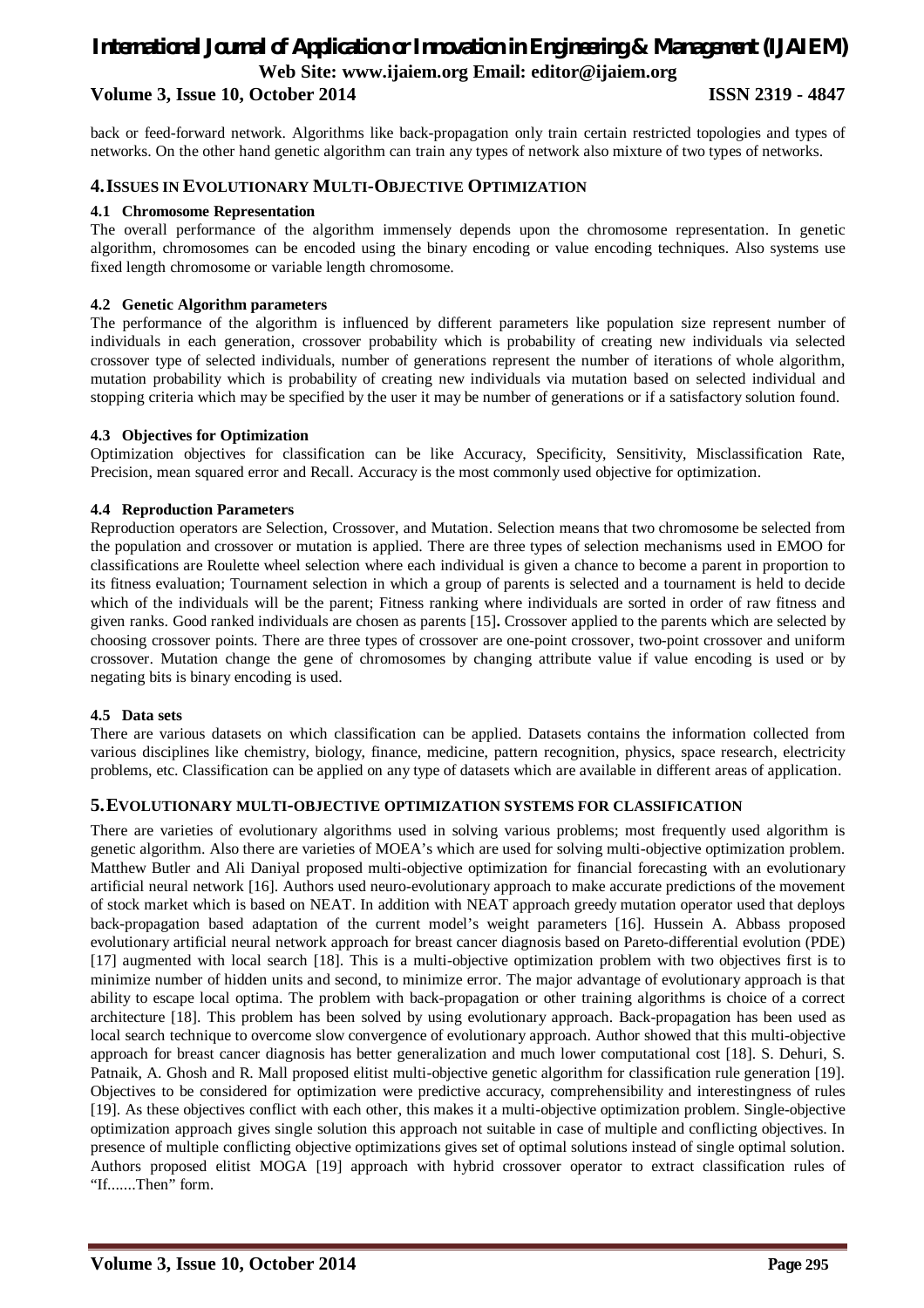# *International Journal of Application or Innovation in Engineering & Management (IJAIEM)* **Web Site: www.ijaiem.org Email: editor@ijaiem.org Volume 3, Issue 10, October 2014 ISSN 2319 - 4847**

Multi-objective evolutionary approach applied for system identification with recurrent neural network by J.H.Ang, C.K.Goh, E.J.Teoh and A.A.Mamun [20]. Authors incorporated few features such as variable-length chromosome representation in the form of structural mutation and micro genetic algorithm for local search in multi-objective evolutionary recurrent neural network. They considered simultaneous evolution of synaptic weights and neural network architecture. Objectives to be considered for optimization are accuracy and network complexity [20] which are conflicting with each other. Uniform mutation was used to evolve required set of connection weights. In this approach, elitism was implemented as fixed size archive to prevent loss of good individuals due to the stochastic nature of optimization process. This approach is effective for system identification, where hidden neurons were evolved using structural mutation and variable chromosomes was used to model network architecture. Renata Furtuna, Silvia Curteanu and Florin Leon proposed an elitist non-dominated sorting genetic algorithm enhanced with a neural network applied to the multi-objective optimization of a polysiloxane synthesis process [21]. Objectives considered by authors for optimization are, first is to maximize the reaction conversion and second is to minimize the difference between the obtained viscometric molecular weight and the desired molecular weight [21]. A feed-forward neural network was used with NSGA II [14]. NSGA II [14] approach was used for multi-objective optimization of polysiloxane synthesis process. This NSGA II approach use elitist mechanism to preserve good individuals for next generation as there may be chance of getting loss of good individuals due to optimization process. The real coding was used for chromosome encoding as it is more suited for real life problems. Binary tournament selection was used for selection of parents for new individual's reproduction. Ranking method was used for selection of new population for next generation. Crowding distance was used to maintain diversity of solutions. This approach quickly gives optimal solutions as an acceptable compromise between objectives competes with each other [21]. Manuel Cruz-Ramírez, César Hervás-Martínez, Juan Carlos Fernández, Javier Brice˜no and Manuel de la Mata proposed multi-objective approach with evolutionary artificial neural networks for predicting patient survival after liver transplantation [22]. Objectives which are to be considered for optimization are Accuracy and minimum sensitivity. NSGA II [14], a multi-objective evolutionary algorithm was used to train radial basis function neural networks. The optimal neural network models obtained from Pareto fronts were used to give input for rule based system which was used to find perfect donorrecipient match. A major disadvantage of evolutionary approach is, it is computationally expensive and thus evolutionary approach is slow. Hybrid technique such as by augmenting evolutionary algorithm with local search was used to speed up slow convergence.

## **6.CONCLUSION AND FUTURE SCOPE**

Most of the classification problems require optimization of model parameters along with multiple conflicting objectives such accuracy, specificity, mean squared error, precision, recall, misclassification rate etc. Multi-objective optimization is natural choice when dealing with classification problems. In literature, varieties of multi-objective evolutionary algorithms have been proposed for solving different classification problems. Also multi-objective optimization approach have been used for solving data mining tasks such as clustering, feature selection, association rule mining. Using this approach one can find set of optimal solutions for classification problems. As most of the multi-objective optimization approaches try to optimize two objectives so, we can consider more than two objectives for optimization. Also we can use multi-objective optimization for multi-class label classification problems.

## **References**

- [1] U. Maulik, S. Bandyopadhyay, and A. Mukhopadhyay, Multiobjective Genetic Algorithms for Clustering— Applications in Data Mining and Bioinformatics. Berlin, Germany: Springer, 2011.
- [2] J. Han and M. Kamber, Data Mining: Concepts and Techniques. San Francisco, CA, USA: Morgan Kaufmann, 2006.
- [3] K. Deb, Multi-Objective Optimization Using Evolutionary Algorithms. London, U.K.: Wiley, 2001.
- [4] C. A. Coello Coello, G. B. Lamont, and D. A. van Veldhuizen, Evolutionary Algorithms for Solving Multi-Objective Problems (Genetic and Evolutionary Computation), 2nd ed. Berlin/Heidelberg, Germany: Springer, 2007.
- [5] J. D. Schaffer, "Multiple objective optimization with vector evaluated genetic algorithms," in Proc. 1st Int. Conf. Genet. Algorithms Their Appl., 1985, pp. 93–100.
- [6] C. M. Fonseca and P. J. Fleming, "Genetic algorithms for Multiobjective optimization: Formulation, discussion and generalization," in Proc. 5th Int. Conf. Genet. Algorithms, 1993, pp. 416–423.
- [7] J. Horn and N. Nafpliotis, "Multiobjective optimization using the niched Pareto genetic algorithm," Univ. Illinois at Urbana-Champaign, Urbana, IL, USA, Tech. Rep. IlliGAl Rep. 93005, 1993.
- [8] N. Srinivas and K. Deb, "Multiobjective optimization using nondominated sorting in genetic algorithms," Evol. Comput., vol. 2, no. 3, pp. 221–248, 1994.
- [9] E. Zitzler and L. Thiele, "Multiobjective evolutionary algorithms: A comparative case study and the strength Pareto approach," IEEE Trans. Evol. Comput., vol. 3, no. 4, pp. 257–271, Nov. 1999.